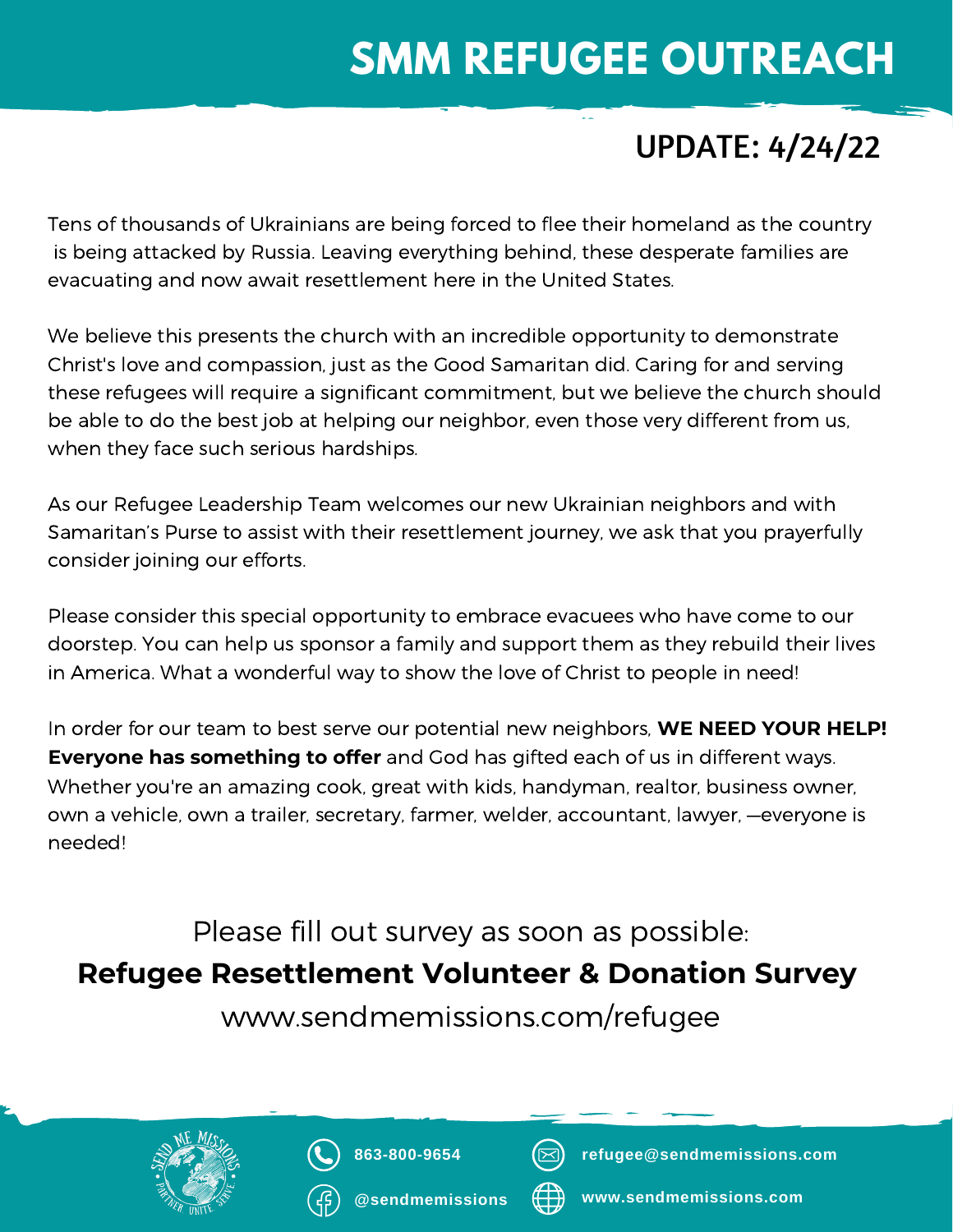# **FREQUENTLY ASKED QUESTIONS**

 $\sim$ 

**Who should fill out the Refugee Resettlement Volunteer survey?** EVERYONE! Everyone has something to offer and God has gifted each of us in different ways. Whether you're a great cook, great with kids, handyman, Realtor, business owner, own a vehicle, own a trailer, secretary, farmer, welder, accountant, lawyer, —everyone is needed!

**If I fill out the survey, am I obligated to help SendMeMissions?** No. Filling out the survey helps us know who to contact and follow up with but does NOT obligate you to volunteer with us.

**What are some ways SendMeMissions needs help?** We need help finding housing, muscles on moving day, collecting donations, fundraising, providing transportation, teaching someone to drive, teaching English, tutoring children, connecting children to healthy activities, babysitting, providing a meal, taking someone shopping, offering advice on navigating a new culture, finding employment opportunities, filling out applications online, —the possibilities are endless!

**Are the Refugee families legally in the United States?** Yes. The families have been screened by the Department of Homeland Security and have begun receiving basic services.

**Do the families speak English?** Each family is unique. In some instances, one or more members of the family may speak some English. However, it is important to be prepared to welcome a family that does not speak English. SMM has identified local resources in our community to assist with communicating with the family in a way they will understand.

**Are Refugees eligible to work in the United States?** Yes! The newcomers will be assisted in applying for their Employment Authorization Document (EAD), which authorizes them to work in the United States. As a sponsor, we can support them in finding a job.

#### **I would like to help, but don't know how?**

If you have any interest in joining our efforts but are unsure how you can help, please contact our staff at 863-800-9654 or refugee@sendmemissions.com





**@sendmemissions**



**refugee@sendmemissions.com**



**www.sendmemissions.com**